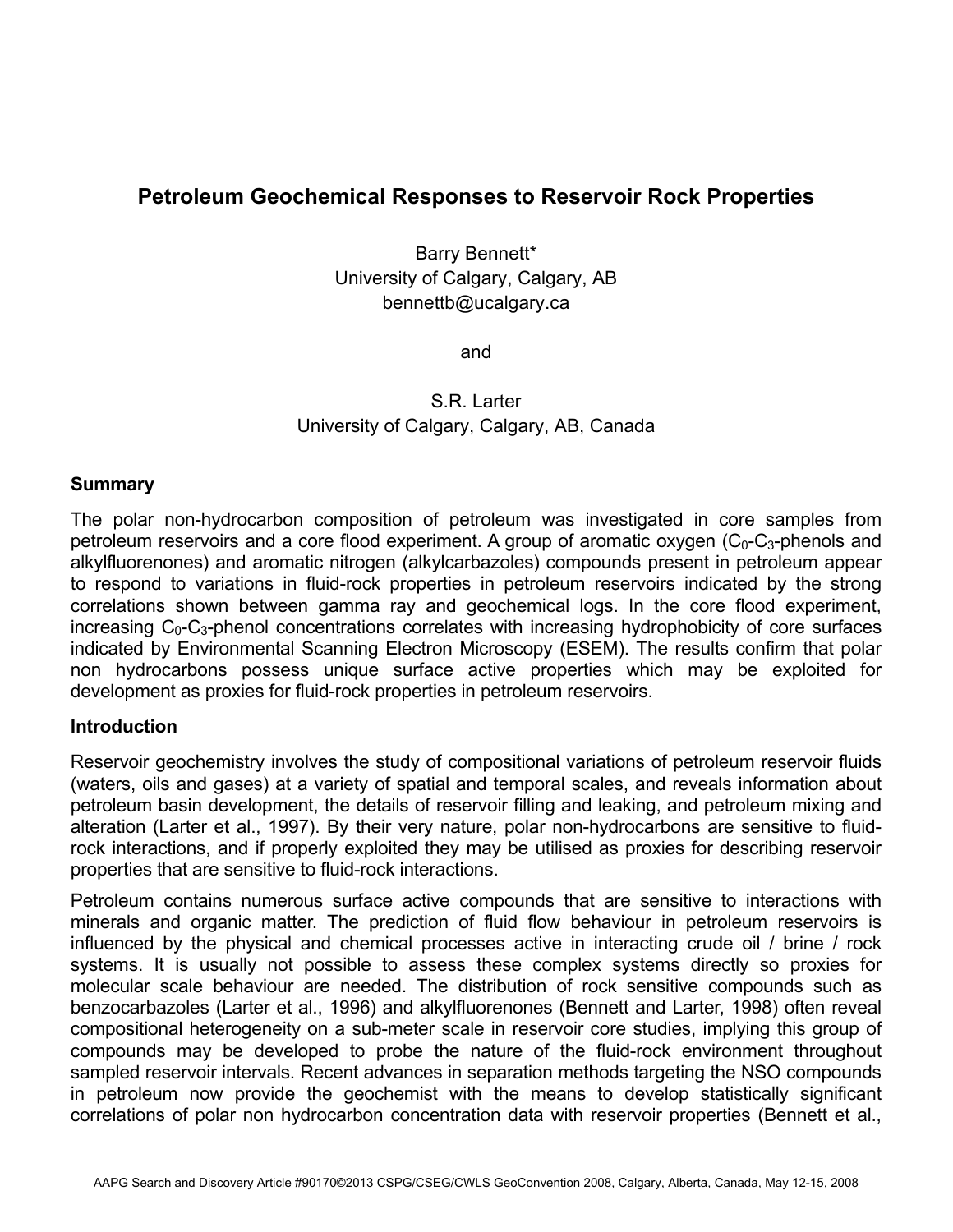2007). Here we describe the behaviour of polar non hydrocarbon compounds of petroleum in relation to the changes in rock petrophysics and reservoir wettability.

# **Method**

A core-flood experiment was undertaken on a Carboniferous aged siltstone core (89.7 cm long and 5.09 cm diameter) obtained from the West Midlands (U.K.). Details of the core-flood experiment are described in Bennett et al. (2004). On completion of the experiment, 1 cm thick (5 cm diameter) sections were cut from the core and quartered into approximately 15 gram portions.

A suite of reservoir core (41) samples were made available from a North Sea oilfield. The sample derive from a typical upper shoreface para-sequence with a basal coarsening upwards sandstone unit (5ft) with the following rock properties: porosity 17.4 – 20.6%; permeability 5 - 69 milliDarcies (mD). The coarsening upwards unit is overlain by a clean sandstone unit (19ft) with porosities of 11.7 – 21.1% and permeabilities of 428 - 1240 mD.

All core samples (ca. 15g) were extracted with an azeotropic mixture of dichloromethane ( $CH_2Cl_2$ ): methanol (93: 7 v/v) for 8 hours in a Soxtherm apparatus. The alkylcarbazoles and alkylfluorenones were isolated from core extracts by using the method described in Bennett et al. (2002). For the analysis of  $C_0$ - $C_3$ -phenols, a modification of the method described in Bennett et al. (2007) was employed.

## **Results and Discussion**

The behaviour of petroleum components following simulated petroleum migration through a continuous siltstone core revealed dramatic changes in the composition and distributions of polar non-hydrocarbons compared to the original crude oil. Bennett et al. (2004) showed that  $C_0$ -C<sub>3</sub>phenols in produced oils only amounted to 5% recovery compared to the  $C_0$ - $C_3$ -phenols in the original oil, while fluoren-9-one, carbazole and benzocarbazoles were ultimately recovered up to 90% of the original quantities. The core extract petroleum was also investigated to monitor compositional changes along the core which showed that  $C_0$ - $C_3$ -phenol concentrations decreased from inlet to outlet suggesting these species are sensitive to crude oil / brine / rock interactions (Fig. 1).



Figure 1: Plot showing the change in concentrations ( $\mu$ g /g extract) of total summed  $C_0$ - $C_3$ -phenols in core extract petroleum recovered from core samples as a function of distance (cm) along the core and ESEM images depicting changes in relative hydrophilic / hydrophobic behavior of water during condensation upon core chips (modified from Bennett et al., 2004).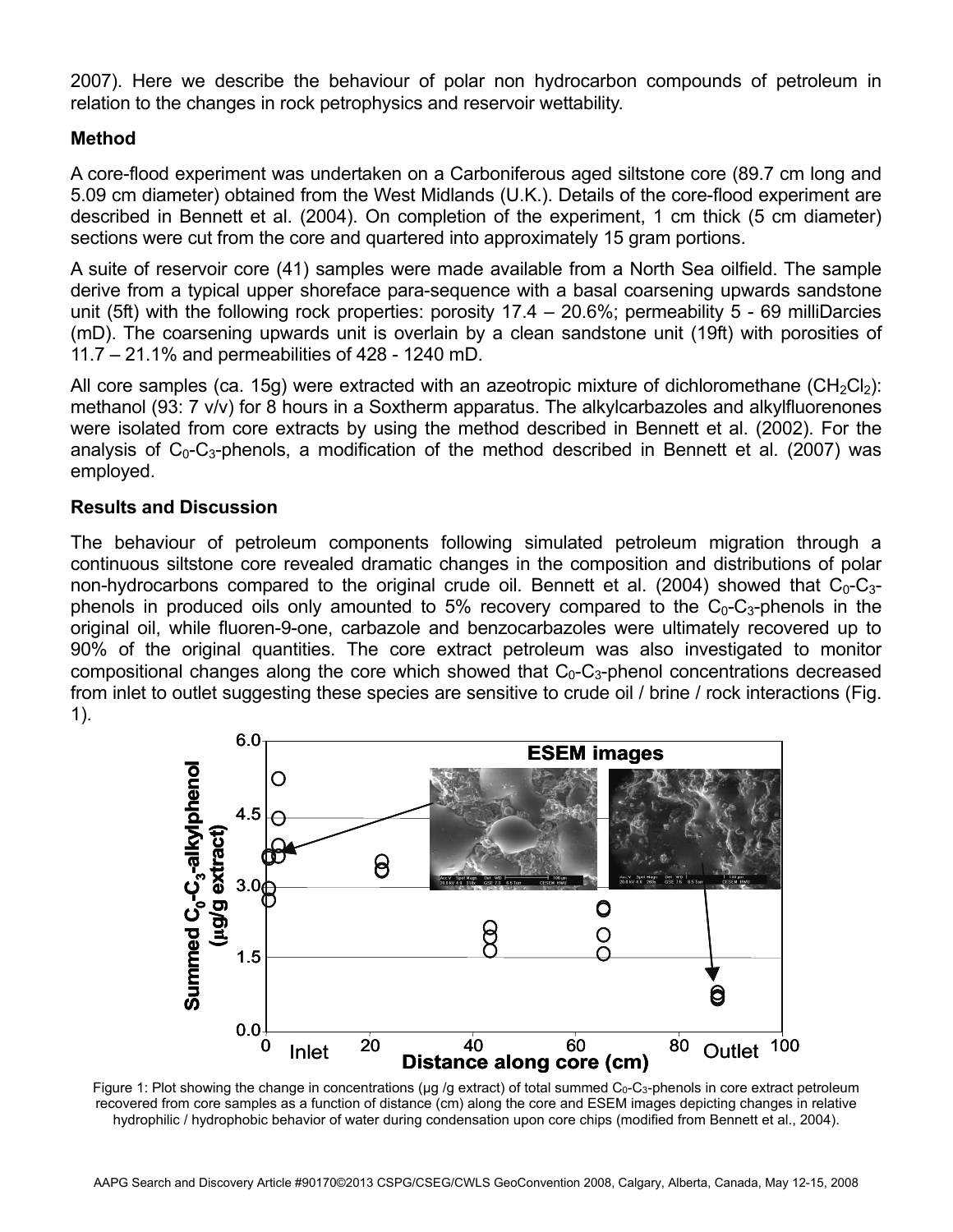Also shown in Figure 1, are the photomicrographs displaying the morphology of water droplets following interactions with core chip surfaces during condensation cycles under ESEM conditions. Interestingly, at the inlet of the core, where  $C_0$ - $C_3$ -phenol concentrations are the highest, hydrophobic behaviour is exhibited by the morphology of water appearing as discrete globules with high contact angles (Fig. 1). A sample from the outlet shows water spreading across the surface in a continuous sheet indicating hydrophilic behaviour (Fig. 1) which coincides with the lowest  $C_0-C_{3-}$ phenol concentrations. Thus the ESEM descriptions of the interaction of water upon core surfaces appear to be consistent with the compositional changes encountered in the core extract petroleum which shows the removal of low molecular weight hydrophilic components including  $C_0-C_3$ -phenols.

The behaviour of polar non hydrocarbons was investigated in core samples obtained from a North Sea petroleum reservoir. Figure 2a shows a plot of the fluoren-9-one concentrations in core extract petroleum, along with the wireline gamma ray log for a 24ft reservoir interval. The strongest deflections in both the gamma ray log and fluoren-9-one chemical log are observed in the basal coarsening upwards unit. The response in the gamma ray log is due to the increasing clay content towards the base of the core, thus it appears that fluoren-9-one concentration may also be sensitive to clay content. Strong correlations between other geochemical parameters and the gamma ray log, particularly in the basal coarsening upwards unit, are also recorded, for example the behaviour of  $C<sub>2</sub>$ -phenol isomers (Fig. 2b). A dramatic change in the ratio of shielded (methyl groups adjacent to the hydroxyl functionality) and exposed (methyl groups located away from the hydroxyl functionality) isomers in the  $C<sub>2</sub>$ -phenols also corresponds to the basal coarsening upwards sequence.



Figure 2: (a) Comparison of gamma ray log (API x 4) and fluorenone concentrations (μg / g extract) and (b) the behaviour of 2,6-dimethylphenol / 3,5-dimethylphenol versus depth in a North Sea reservoir.